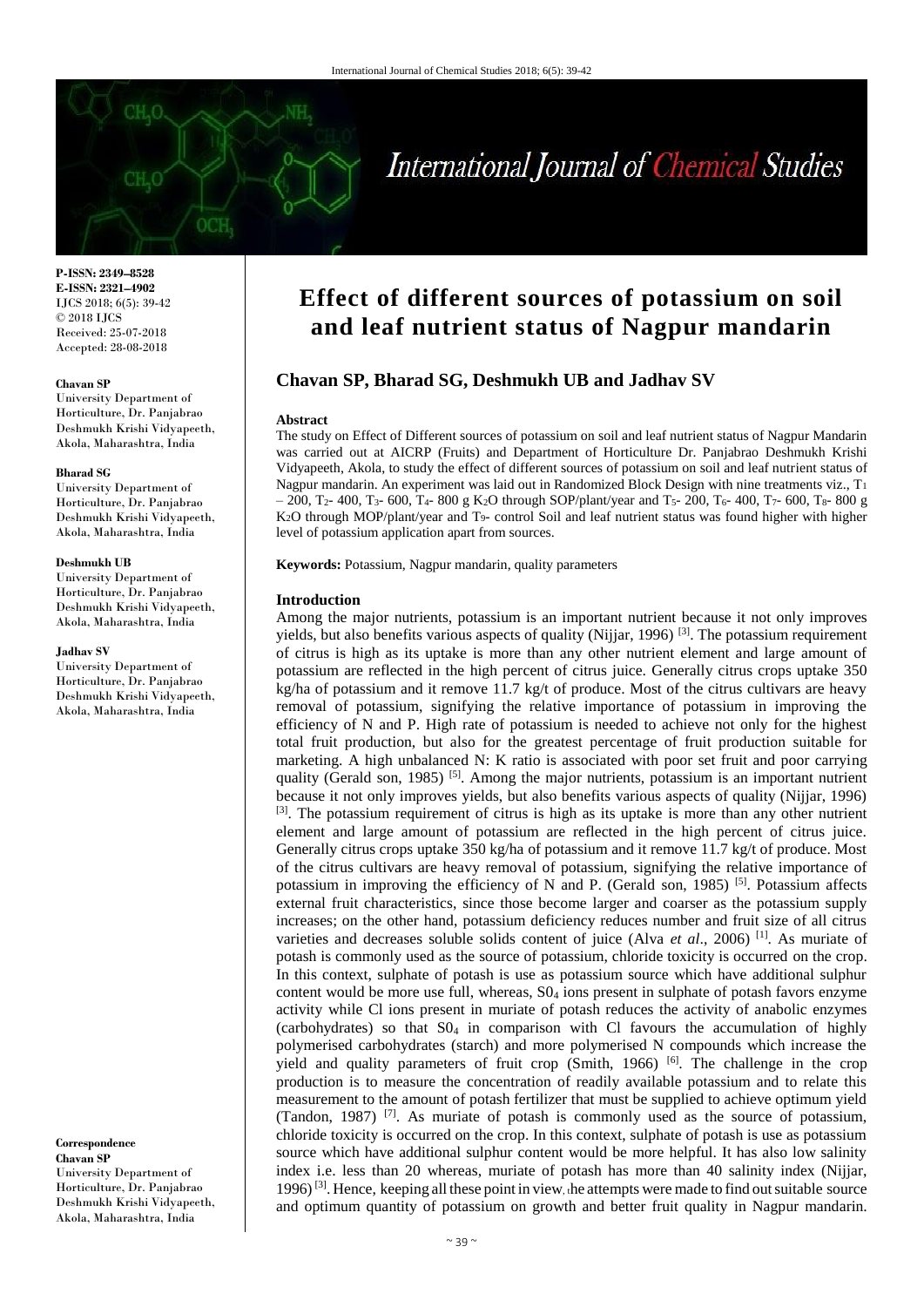#### **Materials and Methods**

The experiment was carried out on 10 year old 'Nagpur mandarin' trees planted at the spacing of 6 X 6 m at AICRP (Fruits), Dr. Panjabrao Deshmukh Krishi Vidyapeeth, Akola. In an experiment nine treatments  $viz.$ ,  $T_1 - 200$  g  $K_2O$  through SOP /plant/year,  $T_2 - 400$  g K<sub>2</sub>O through SOP /plant/ year,  $T_3$ 600 g K<sub>2</sub>O through SOP /plant/ year  $T_4$ - 800 g K<sub>2</sub>O through SOP /plant/ year,  $T_5$ -200 g  $K_2O$  through MOP /plant/ year,  $T_6$ -400 g K<sub>2</sub>O through MOP /plant/ year,  $T_7$ -600 g K<sub>2</sub>O through MOP /plant/ year,  $T_8$ - 800 g K<sub>2</sub>O through MOP /plant/ year, T9- Control replicated three times and treatments was arranged in Randomized Block Design Panse and Sukhatme (1985). Potassium was applied in the form of two sources as Muriate of potash and sulphate of potash as per treatments.

# **Result and Discussion**

# **Effect of different sources of potassium on soil macro nutrient status**

The data presented in Table 1 indicate that, effect of different sources of potassium on soil macronutrient status was found to be significant during both year of experimentation. Maximum available nitrogen content in soil (222.75 kg ha<sup>-1</sup>) was recorded with the application of 600 g K2O through SOP

/plant/ year, whereas during second season 230.20 kg ha-1 nitrogen content in soil was found with the application of 800 g K2O through SOP /plant/ year. At insufficient potassium supply, NO3- accumulates in the roots, then partially reduced and converted into amino acids. The buildup of amino acids signals in a feedback effect on the plant to further reduce nitrogen uptake. As a consequence, with increased K depletion N use efficiency is decreased. (Brar *et al*., 2008). Very few K x P interaction studies have been reported perhaps due to lack of evidence for K x P interaction in plant metabolism except for maintain ionic balance (Adams, 1980), While during two year study the maximum available soil phosphorus content  $(16.17 \text{ and } 16.07 \text{ kg} \text{ ha}^{-1})$  in soil was recorded in treatment  $T_3$  (600 g K<sub>2</sub>O/plant through SOP) respectively during both year. The maximum available soil potassium  $(368.40$  and  $372.47$  kg ha<sup>-1</sup>) was recorded in treatment  $T_8$  (800 g K<sub>2</sub>O/plant through MOP) during both year Increasing soil potassium with higher rates might be due to fact that, the KCl concentration produces more osmotically active ions than  $K_2SO_4$  because Cl is never de-ionized it always remains osmotically active and thus is responsible for rapid adjustment of the cell plasma.

| <b>Treatments</b> | Soil N (Kg/ha) |         | Soil $P$ (Kg/ha) |         | Soil K $(Kg/ha)$ |         |  |
|-------------------|----------------|---------|------------------|---------|------------------|---------|--|
|                   | 2012-13        | 2013-14 | 2012-13          | 2013-14 | 2012-13          | 2013-14 |  |
| $T_1$             | 211.80         | 214.64  | 13.40            | 13.75   | 353.20           | 360.10  |  |
| T <sub>2</sub>    | 213.95         | 219.00  | 14.10            | 14.94   | 357.77           | 361.90  |  |
| T <sub>3</sub>    | 222.75         | 225.58  | 16.17            | 16.07   | 367.27           | 365.37  |  |
| T <sub>4</sub>    | 220.90         | 230.20  | 15.11            | 15.96   | 363.53           | 370.57  |  |
| $T_5$             | 210.31         | 212.58  | 13.05            | 14.28   | 343.07           | 361.83  |  |
| T <sub>6</sub>    | 218.75         | 221.29  | 13.74            | 14.50   | 362.00           | 367.87  |  |
| $T_7$             | 217.29         | 220.20  | 14.08            | 14.81   | 364.43           | 369.23  |  |
| $T_{8}$           | 219.28         | 226.24  | 13.40            | 13.77   | 368.40           | 372.47  |  |
| T9                | 213.93         | 216.42  | 13.05            | 12.72   | 320.57           | 313.83  |  |
| $SE(m) +$         | 1.89           | 3.18    | 0.79             | 0.584   | 2.74             | 1.37    |  |
| CD at 5 $%$       | 5.68           | 9.55    | 2.38             | 1.749   | 8.29             | 4.14    |  |

**Table 1:** Effect of different sources of potassium on soil macro nutrient status

## **Effect of different sources of potassium on Soil micro nutrient status**

From data presented in table 2 clearly revealed that the effect of different sources of potassium significantly influenced the soil micro nutrient status viz. Iron, zinc and copper except manganese The maximum iron content in soil (4.91 and 4.73 kg ha-1) was recorded in treatment  $T_8$  (800 g K<sub>2</sub>O/plant through MOP) during both the year. The maximum zinc content  $(0.76 \text{ mg kg}^{-1})$  in soil was observed with application of 800 g K2O/plant through MOP during first year and (0.79 mg kg-1 ) was recorded during second year in treatment with the application of 800 g  $K_2O/plant$  through SOP. The maximum copper content (4.21 and 5.05 mg kg-1) was recorded in treatment  $T_4$  (800 g K<sub>2</sub>O/plant through SOP) during both the year However in manganese content, variation was found non-significant. Increase in soil micronutrients might be due to the application of potassium as sulphate of potassium that might have caused a temporary reduction in soil pH of the rizosphere. Romheld (1986)<sup>[9]</sup> reported that lowering of the pH in alkaline soils improves the availability of micronutrients.

**Table 2:** Effect of different sources of potassium on Soil micro nutrient status

|                   | Soil Micro Nutrients status (mg $kg^{-1}$ ) |         |         |                          |         |         |           |         |  |  |
|-------------------|---------------------------------------------|---------|---------|--------------------------|---------|---------|-----------|---------|--|--|
| <b>Treatments</b> | Fe                                          |         |         | Mn                       |         | Zn      | <b>Cu</b> |         |  |  |
|                   | 2012-13                                     | 2013-14 | 2012-13 | 2013-14                  | 2012-13 | 2013-14 | 2012-13   | 2013-14 |  |  |
| $T_1$             | 4.50                                        | 4.50    | 8.30    | 8.07                     | 0.70    | 0.73    | 3.61      | 3.87    |  |  |
| T <sub>2</sub>    | 4.60                                        | 4.67    | 9.17    | 9.10                     | 0.72    | 0.78    | 3.66      | 4.10    |  |  |
| $T_3$             | 4.58                                        | 4.64    | 8.67    | 8.63                     | 0.73    | 0.76    | 3.69      | 4.19    |  |  |
| T <sub>4</sub>    | 4.77                                        | 4.71    | 8.97    | 8.87                     | 0.75    | 0.79    | 4.21      | 5.05    |  |  |
| $T_5$             | 4.61                                        | 4.55    | 7.77    | 9.00                     | 0.69    | 0.72    | 3.88      | 4.29    |  |  |
| T <sub>6</sub>    | 4.72                                        | 4.60    | 8.17    | 8.30                     | 0.72    | 0.78    | 4.03      | 4.19    |  |  |
| T <sub>7</sub>    | 4.84                                        | 4.60    | 9.07    | 8.90                     | 0.74    | 0.76    | 3.95      | 4.35    |  |  |
| $T_8$             | 4.91                                        | 4.73    | 9.63    | 9.17                     | 0.76    | 0.77    | 4.17      | 4.27    |  |  |
| T <sub>9</sub>    | 4.60                                        | 4.45    | 7.67    | 8.03                     | 0.68    | 0.71    | 3.71      | 3.65    |  |  |
| $SE(m) +$         | 0.03                                        | 0.04    | -       | $\overline{\phantom{a}}$ | 0.013   | 0.011   | 0.13      | 0.10    |  |  |
| CD at $5%$        | 0.10                                        | 0.12    |         |                          | 0.038   | 0.032   | 0.39      | 0.30    |  |  |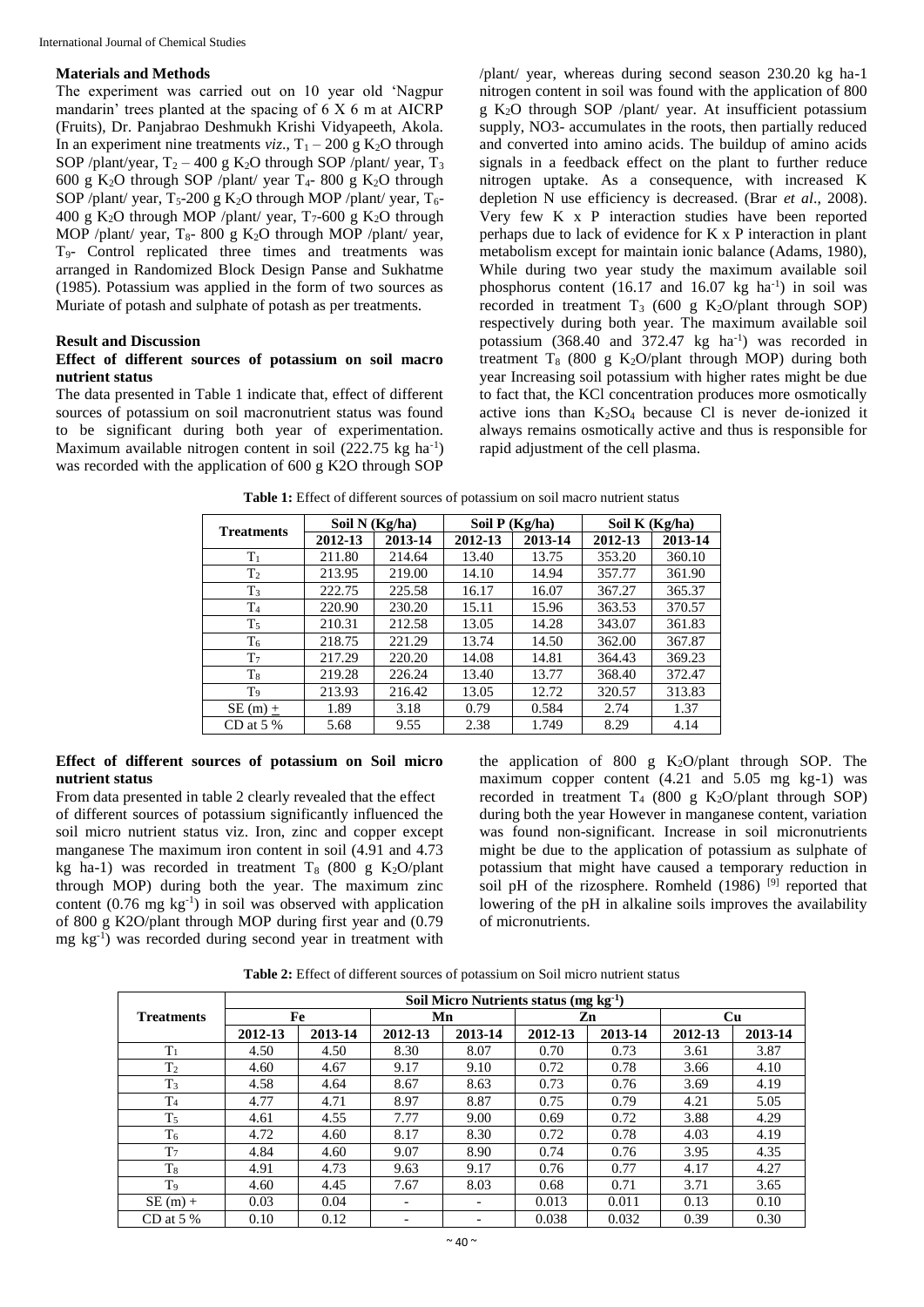**Effect of different sources of potassium on leaf nutrient status** The data presented in Table 3 clearly indicate that, application of muriate of potash and sulphate of potash on macro leaf nutrient content was found to be significant.

Pooled mean of two seasons also shows significant variation among the treatments. The maximum leaf nitrogen content  $(2.77\%)$  was observed in treatment  $T_2$  which was found at par with  $T_6$  (2.72 %),  $T_8$  (2.64 %) and  $T_4$  (2.52 %). The maximum nitrogen leaf content is due to availability of NH4 + and NO3 - in aqueous solution, as sufficient urea and FYM were applied.

The significantly maximum phosphorous content in pooled mean was recorded in treatment  $T_4$  and  $T_8$  (0.14 %) followed by  $T_3$  (0.12 %) while minimum (0.05 %) in treatment  $T_1$ . Maximum potassium content in pooled mean (1.99 %) was recorded in treatment  $T_4$  which was found at par with  $T_8 (1.95$ %),  $T_7$  (1.89 %) and  $T_3$  (1.87 %). Higher potassium content in the leaves might be due to fact that the most of the K movement in the soil was associated with diffusion and adequate soil K levels are required to ensure optimal root uptake of potassium (Mills *et al.* 1996) [4] . However improved potassium management must translate the optimal adequacy between nutrients supplied to the soil solution and trees

nutritional request through their physiological cycle of growth under given climatic condition.

The data regarding leaf micro nutrient content *viz.* iron zinc manganese and cupper of Nagpur mandarin was significantly influenced by different sources and level of potassium fertilization in pooled mean presented in Table 4. The maximum leaf iron content (95.57 ppm) was recorded in treatment  $T_6$  (400 g K<sub>2</sub>O/plant through MOP) which was at with treatments  $(T_2)$ ,  $(T_7)$ . The maximum leaf Mn content (72.80 ppm) was observed in treatment  $T_8$  (800 g K<sub>2</sub>O/plant through MOP) which was at par with treatments  $(T_2)$ ,  $(T_4)$  and  $(T<sub>7</sub>)$  whereas, maximum leaf zinc content (32.08 ppm) was observed in treatment  $T_3$  (600g K<sub>2</sub>O through SOP /plant/ year) which was at par with treatments  $(T_4)$ . Leaf copper content showed significant variation. The maximum leaf copper content (17.07 ppm) was recorded in treatment  $T_4$  (800g K<sub>2</sub>O) through SOP /plant/ year) which was at par with treatments  $(T_6)$ ,  $(T_3)$ ,  $(T_2)$  and  $(T_8)$ . Domino effects of potassium are very common in the plant system due to the complex relationship between potassium and other nutrients. Potassium has direct synergistic relationships with two micronutrients namely iron and manganese. Zinc and copper also have indirect effects on potassium (Ujwalaranade 2011) [8]

| Table 3: Effect of different sources of potassium on leaf macro nutrient status |  |  |  |
|---------------------------------------------------------------------------------|--|--|--|
|                                                                                 |  |  |  |

| <b>Treatments</b> |         | N(%)    |             |         | $P($ %) |             | $K(\%)$ |         |             |  |
|-------------------|---------|---------|-------------|---------|---------|-------------|---------|---------|-------------|--|
|                   | 2012-13 | 2013-14 | Pooled mean | 2012-13 | 2013-14 | Pooled mean | 2012-13 | 2013-14 | Pooled mean |  |
| $T_1$             | 1.59    | 1.89    | 1.74        | 0.09    | 0.08    | 0.09        | 1.72    | 1.63    | 1.67        |  |
| T <sub>2</sub>    | 2.89    | 2.64    | 2.77        | 0.11    | 0.10    | 0.10        | 1.78    | 1.78    | 1.78        |  |
| $T_3$             | l.40    | 1.91    | 1.66        | 0.12    | 0.12    | 0.12        | 1.93    | 1.82    | 1.87        |  |
| T <sub>4</sub>    | 2.52    | 2.52    | 2.52        | 0.13    | 0.15    | 0.14        | 1.99    | 1.98    | 1.99        |  |
| $T_5$             | 2.33    | 2.33    | 2.33        | 0.08    | 0.08    | 0.08        | 1.63    | 1.60    | 1.62        |  |
| T <sub>6</sub>    | 2.80    | 2.64    | 2.72        | 0.09    | 0.10    | 0.10        | 1.70    | 1.67    | 1.68        |  |
| T <sub>7</sub>    | 1.59    | 1.87    | 1.73        | 0.10    | 0.12    | 0.11        | 1.91    | 1.87    | 1.89        |  |
| T <sub>8</sub>    | 2.71    | 2.57    | 2.64        | 0.14    | 0.13    | 0.14        | 1.97    | 1.92    | 1.95        |  |
| T <sub>9</sub>    | l.40    | 1.51    | 1.46        | 0.08    | 0.08    | 0.08        | 0.83    | 0.73    | 0.78        |  |
| SE (m) $\pm$      | 0.18    | 0.131   | 0.12        | 0.008   | 0.009   | 0.006       | 0.04    | 0.06    | 0.04        |  |
| CD at $5\%$       | 0.56    | 0.393   | 0.38        | 0.024   | 0.029   | 0.018       | 0.19    | 0.19    | 0.12        |  |

**Table 4:** Effect of different sources of potassium leaf nutrient Fe, Mn, Zn and Cu on tent.

|                   |         | Fe (ppm) | $Mn$ (ppm)<br>Pooled |         |         | Pooled | $Zn$ (ppm) |         | Cu (ppm)<br>Pooled |         |         |                |
|-------------------|---------|----------|----------------------|---------|---------|--------|------------|---------|--------------------|---------|---------|----------------|
| <b>Treatments</b> | 2012-13 | 2013-14  | mean                 | 2012-13 | 2013-14 | mean   | 2012-13    | 2013-14 | mean               | 2012-13 | 2013-14 | Pooled<br>mean |
| $T_1$             | 90.60   | 91.07    | 90.83                | 66.87   | 67.67   | 67.27  | 26.39      | 26.47   | 26.43              | 14.93   | 16.33   | 15.63          |
| T <sub>2</sub>    | 93.47   | 94.00    | 93.73                | 71.00   | 72.53   | 71.77  | 27.38      | 27.46   | 27.42              | 16.20   | 17.07   | 16.63          |
| $T_3$             | 92.33   | 93.20    | 92.77                | 67.67   | 68.93   | 68.30  | 31.34      | 32.81   | 32.08              | 16.67   | 17.27   | 16.97          |
| T <sub>4</sub>    | 92.07   | 89.87    | 90.97                | 71.60   | 72.20   | 71.90  | 30.29      | 30.98   | 30.63              | 16.93   | 17.20   | 17.07          |
| T <sub>5</sub>    | 90.27   | 91.47    | 90.87                | 67.40   | 69.33   | 68.37  | 27.81      | 28.91   | 28.36              | 15.33   | 15.80   | 15.57          |
| T <sub>6</sub>    | 95.27   | 95.87    | 95.57                | 67.13   | 68.27   | 67.70  | 29.05      | 29.77   | 29.41              | 16.80   | 17.13   | 16.97          |
| T <sub>7</sub>    | 94.47   | 95.40    | 94.93                | 69.40   | 70.33   | 69.87  | 27.53      | 29.08   | 28.30              | 15.13   | 15.53   | 15.33          |
| T <sub>8</sub>    | 90.67   | 91.67    | 91.17                | 72.47   | 73.13   | 72.80  | 28.73      | 29.65   | 29.19              | 15.73   | 15.87   | 15.80          |
| T <sub>9</sub>    | 82.80   | 85.20    | 84.00                | 64.20   | 65.20   | 64.70  | 25.84      | 26.78   | 26.31              | 14.27   | 14.67   | 14.47          |
| $SE(m) +$         | 1.77    | 1.87     | 1.75                 | 1.35    | 1.42    | 1.30   | 0.81       | 0.74    | 0.67               | 0.43    | 0.50    | 0.43           |
| CD at $5\%$       | 5.30    | 5.62     | 2.27                 | 4.07    | 4.27    | 3.92   | 2.43       | 2.24    | 2.03               | 1.30    | 1.51    | 1.30           |

# **Conclusion**

On the basis of findings reported in present study soil and leaf nutrient status of Nagpur Mandarin varied significantly due to potassium fertilization. In general macro and micro nutrient was found higher with higher level of potassium application apart from sources.

## **Literature cited**

1. Alva AK, Mattos JD, Paramasivam S, Patil B, Dou H, Sajwan K. Potassium management for optimizing citrus

production and quality. International Journal of Fruit Science. 2006; 6:3-43.

- 2. Bar-Akiva A. Effect of potassium nutrition on fruit splitting Valencia orange, J Hort. Sci. 1975; (50):85-89.
- 3. Nijjar GS. Nutrition of fruit trees. Kalyani Publications Rajinder Nager Ludhinia, 1996, 82-124.
- 4. Mills HA, Benton Jones. Plant Analysis Handbook II. Micro Macro publishing, Athens, GA, 1996, 422.
- 5. Gerald son CM. Potassium nutrition of vegetable crops. In: Potassium in Agriculture Ed: Munson R.S., ASA-CSSASSSA, Madison, WI, 1985, 915-927.